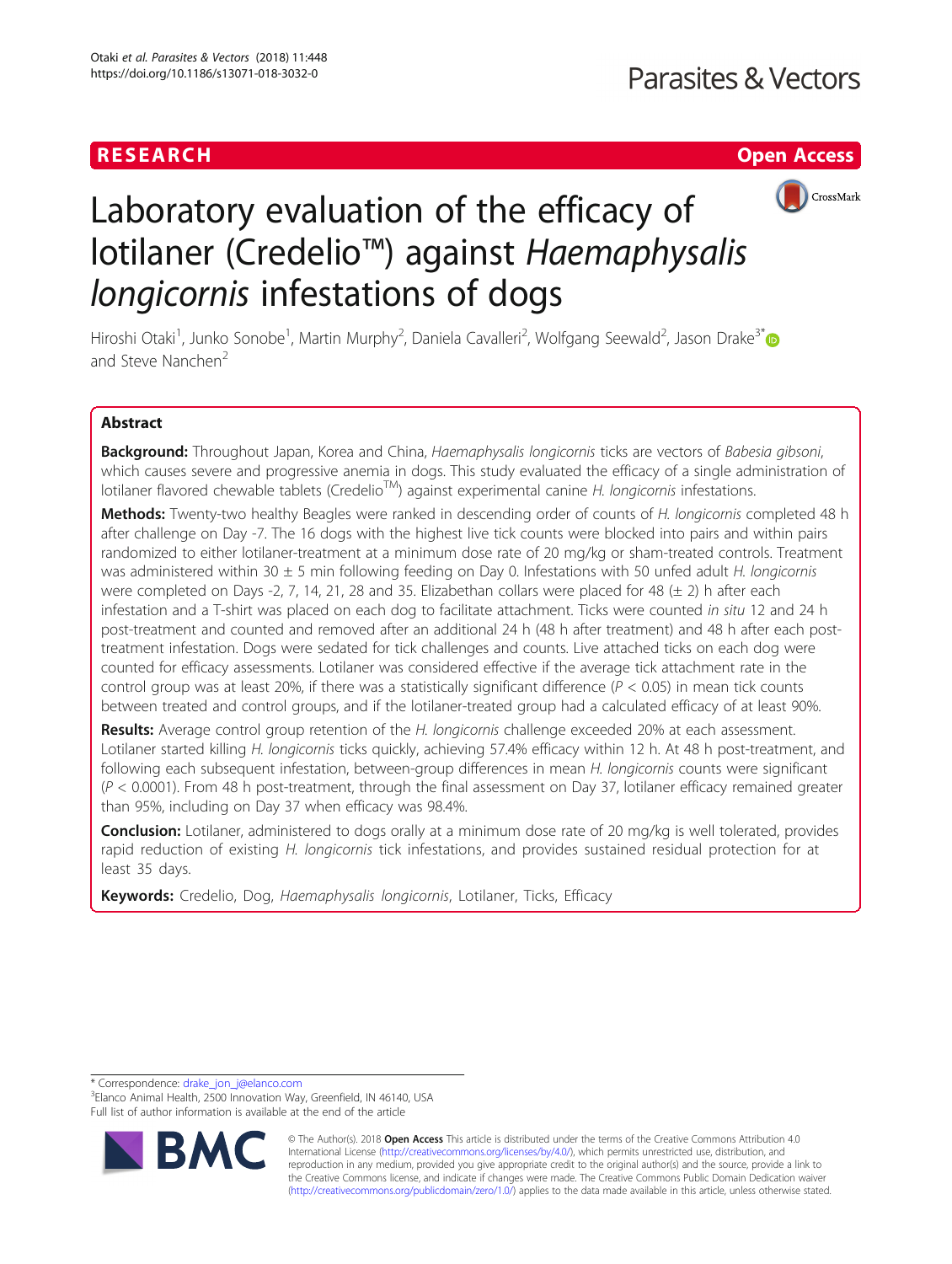#### Background

Lotilaner, the most recently approved isoxazoline, is presented in a flavored chewable tablet formulation  $(Credelio<sup>TM</sup>)$  and is indicated for the treatment of flea and tick infestations from dogs at the time of treatment and throughout the month following treatment. When administered orally to recently-fed dogs, lotilaner is rapidly absorbed with an onset of action of no less than 2 hours against fleas and 4 hours against the tick Ixodes ricinus [[1](#page-4-0)–[3\]](#page-4-0). Laboratory and field studies have shown that a single treatment can provide sustained activity for at least 1 month against fleas and a range of tick species including, but not limited to, Rhipicephalus sanguineus, Amblyomma americanum, Dermacentor reticulatus, Dermacentor variabilis, Ixodes scapularis, I. hexagonus and *I. ricinus*  $[3-7]$  $[3-7]$  $[3-7]$  $[3-7]$ . Over the month following treatment, lotilaner prevented pathogen transmission to dogs exposed to D. reticulatus ticks infected with Babesia canis [[8](#page-4-0)].

The tick Haemaphysalis longicornis is prevalent in the Asia Pacific region, including in Australia, New Zealand and China, and is the most commonly found tick infesting dogs in Japan and Korea [\[9](#page-4-0)–[12](#page-4-0)]. All life stages of this tick were also recently identified for the first time on a heavily infested sheep in the USA with no international travel history [\[13\]](#page-4-0). This tick is a vector of a range of pathogens that cause disease in mammals, and has been shown to transmit *Babesia gibsoni* to dogs, and to transmit agents of viral and rickettsial diseases to humans [[12,](#page-4-0) [13\]](#page-4-0). In dogs, *B. gibsoni* infection presents with a range of progressive clinical manifestations that includes anemia, enlarged lymph nodes, diarrhea and elevated liver enzymes, and there has been a report of paraplegia [[14,](#page-4-0) [15\]](#page-4-0). Prompt removal and sustained protection of dogs against this tick is therefore important, and there is a need for treatments that can provide immediate and sustained activity against H. longicornis. A study was undertaken with the objective of evaluating the efficacy of a single administration to dogs of lotilaner flavored chewable tablets at a minimum dose rate of 20 mg/kg, the label dose rate, against experimental challenges with unfed adult H. longicornis ticks.

#### Methods

The study was designed largely in compliance with the World Association for the Advancement of Veterinary Parasitology (WAAVP) second edition guidelines for evaluating the efficacy of parasiticides for the treatment, prevention and control of flea and tick infestations of dogs and cats, with current local regulatory standards, and with the EMA Guideline for the testing and evaluation of the efficacy of antiparasitic substances for the treatment and prevention and control of tick and flea infestation in dogs and cats [\[16](#page-4-0), [17](#page-4-0)]. All personnel involved in completing tick infestations and counts were blinded to treatment. Personnel who prepared and administered treatments did not participate in other study activities.

#### Animals and housing

Twenty-two Beagle dogs, 11 males and 11 females, individually identified by ear tattoo, were available for inclusion in the study. A dog was eligible to be enrolled if on Day -7 it was clinically healthy, at least 7 months of age, weighed between 6.8 and 19.6 kg, and if it sustained a pre-treatment tick infestation of at least 10 live-attached ticks (20% of the challenge dose). Dogs were excluded if they had been included in any previous study or treated with an ectoparasiticide in the 60 days preceding selection. Dogs were individually housed in indoor cages. They were exercised daily in pairs from the same treatment group while staff cleaned cages, except for 48  $(\pm 2)$  h between infestations and treatment administration when they were retained in their cages. Each cage contained rubber matting and wood shavings. Each dog was provided a toy. Dogs were fed a standard commercially available dry canine diet and water was provided *ad libitum*. Canned food was offered prior to treatment on Day 0 to ensure dosing under fed state. The general health of all dogs was observed by a trained technician at least once daily, except on Day 0 when clinical observations were completed by a veterinarian for each dog along with observations up to 4 h post-treatment.

#### Tick infestations and counts

Tick infestations were completed with adult parthenogenetic H. longicornis ticks. These ticks had been bred at the study site (Shokukanken Inc., Maebashi-shi, Gunma, Japan) for two generations since being collected in Isezaki-shi, Gunma, Japan within the 12 months prior to beginning the study. Dogs were sedated with xylazine hydrochloride for tick challenge and counts. Infestations involved spreading 50 viable unfed ticks over the body on Days -7, -2, 7, 14, 21, 28 and 35, with focus on the ears, pinnae and face. The same technique was used for each dog. Elizabethan collars were placed on study dogs for 48  $(\pm 2)$  h after each infestation, and a T-shirt was fixed on each dog to facilitate tick attachment. T-shirts remained in place until the tick count 48 h after infestation. Tick counting was performed by conducting a thorough whole-body examination beginning at the head and extending to the tail, and including the internal ears, pinnae and interdigital spaces. At the end of the whole-body examination, each dog was combed for 10 min, and if any tick was found during the final minute, combing was extended for an additional minute. On Days -5, 2, 9, 16, 23, 30 and 37 the ticks were counted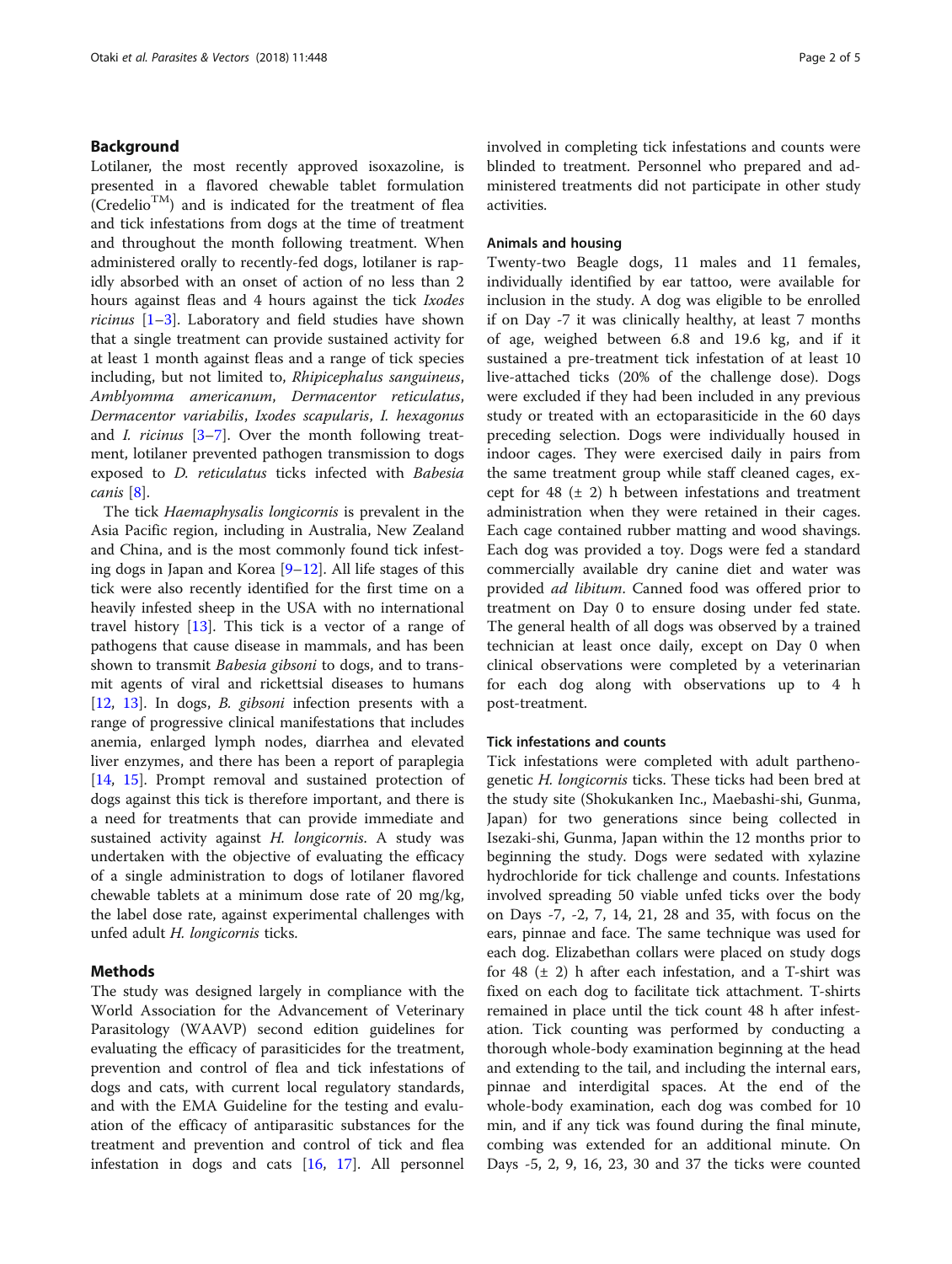and removed,  $48$  ( $\pm$  2) h after treatment or after subsequent infestations. Additionally, at  $12$  ( $\pm$  0.5) and 24  $(\pm 1)$  h post-treatment, ticks were counted without combing, but were not removed. The numbers of live attached ticks on each dog were used for efficacy assessment calculations. Ticks were counted as "live" if showing any movement in response to a stimulus (exhaled air -  $CO<sub>2</sub>$ ) and dead if showing no movement or reaction.

#### Randomization and treatments

The 16 dogs (9 males and 7 females) with the highest tick counts that met all inclusion and none of the exclusion criteria, and had at least a 20% live tick attachment rate from a challenge on Day -7, were ranked in order of descending Day -5 tick count. Dogs were blocked into groups of two, one dog from each block was randomly assigned to either be treated with lotilaner or to be a sham-treated control, until all 16 were allocated. Randomizations (group assignments, pen assignments, tick counting order per time point) were performed using SAS® version 9.2.2.

Lotilaner was administered orally at as close as possible to the targeted minimum dose rate of 20 mg/kg. After administration of lotilaner, each animal was administered approximately 5 to 10 ml of water, per os, by syringe, to ensure and accelerate swallowing. All dogs consumed their full daily ration within approximately 30 min before dosing. Tablets were administered whole with each dose calculated based on body weights taken on Day -2. Control group dogs were sham-dosed on Day 0 using a process that matched the handling of the lotilaner-treated dogs, including removing the dog from its cage and administering water orally by syringe.

#### Assessment of efficacy

Efficacy was determined by the reduction in live attached tick counts on lotilaner-treated dogs, relative to control dogs, at 12 h (Day 0), 24 h (Day 1) and 48 h after treatment, on Day 2 and after re-infestations on Days 9,

16, 23, 30 and 37. The experimental unit was the individual dog. Arithmetic and geometric mean group efficacies were calculated according to the formula:

Efficacy  $(\%) = 100 \times (Mc-Mt) / Mc$ 

where Mc is the mean number of live attached ticks on dogs in the untreated control group, and Mt is the mean number of live attached ticks on dogs in the treated group. The SAS procedure 'Proc mixed' was used for the comparison of treatment groups by analysis of variance; separate calculations were performed for each time point. Geometric means were calculated using log-transformed counts (count  $+1$ ) with one (1) subsequently subtracted from the result. All hypotheses were tested at a two-sided 0.05 level of significance. Lotilaner was considered effective if the average tick attachment rate in the control group was at least 20%, if there was a statistically significant difference  $(P < 0.05)$  in mean live tick counts between the treated group and the control group, and if the treated group had a calculated efficacy of at least 90%.

#### Results

The dose rates of lotilaner administered to study dogs ranged from 20.13 to 24.35 mg/kg. There were no adverse events in either group. From each infesting dose of 50 H. longicornis, live attached tick counts in the control dogs ranged from 10 up to 24, with the average infestation remaining above 20% (range 27.3–39.0%) at each assessment, thereby meeting the requirement for adequate infestation and efficacy comparison of the treated group.

Within 48 h post-treatment, three lotilaner-group dogs were free of live attached ticks, and the remaining five dogs in this group each had a single live attached tick, resulting in an efficacy of 97.2% (Table 1). The maximum number of live attached ticks found on any lotilaner-group dog in the post-treatment period was two. On Day 9, there were two dogs with one tick and

Table 1 Results of tick infestations based on live attached ticks 48 h post-treatment and following post-treatment infestations

|            |                          | Day of tick count                |                                  |                                  |                                  |                                  |                                  |
|------------|--------------------------|----------------------------------|----------------------------------|----------------------------------|----------------------------------|----------------------------------|----------------------------------|
|            |                          |                                  | 9                                | 16                               | 23                               | 30                               | 37                               |
| Control    | Arithmetic mean $+$ SD   | $19.4 + 2.3$                     | $17.3 + 5.1$                     | $18.8 \pm 3.8$                   | $19.5 \pm 4.6$                   | $17.1 + 4.1$                     | $18.9 \pm 2.7$                   |
|            | Geometric mean           | 19.3                             | 16.6                             | 18.4                             | 19.0                             | 16.7                             | 18.7                             |
| Lotilaner  | Arithmetic mean $\pm$ SD | $0.6 \pm 0.5$                    | $0.8 \pm 0.9$                    | $1.0 \pm 0.9$                    | $0.4 + 0.7$                      | $0.1 \pm 0.4$                    | $0.4 \pm 0.5$                    |
|            | Efficacy (%)             | 96.8                             | 95.7                             | 94.7                             | 98.1                             | 99.3                             | 98.0                             |
|            | Geometric mean           | 0.5                              | 0.6                              | 0.8                              | 0.3                              | 0.1                              | 0.3                              |
|            | Efficacy (%)             | 97.2                             | 96.6                             | 95.7                             | 98.7                             | 99.5                             | 98.4                             |
| Comparison |                          | $t_{(14)} = 19.3;$<br>P < 0.0001 | $t_{(14)} = 11.7;$<br>P < 0.0001 | $t_{(14)} = 12.1;$<br>P < 0.0001 | $t_{(14)} = 15.9;$<br>P < 0.0001 | $t_{(14)} = 22.9;$<br>P < 0.0001 | $t_{(14)} = 20.0;$<br>P < 0.0001 |

Abbreviation: SD standard deviation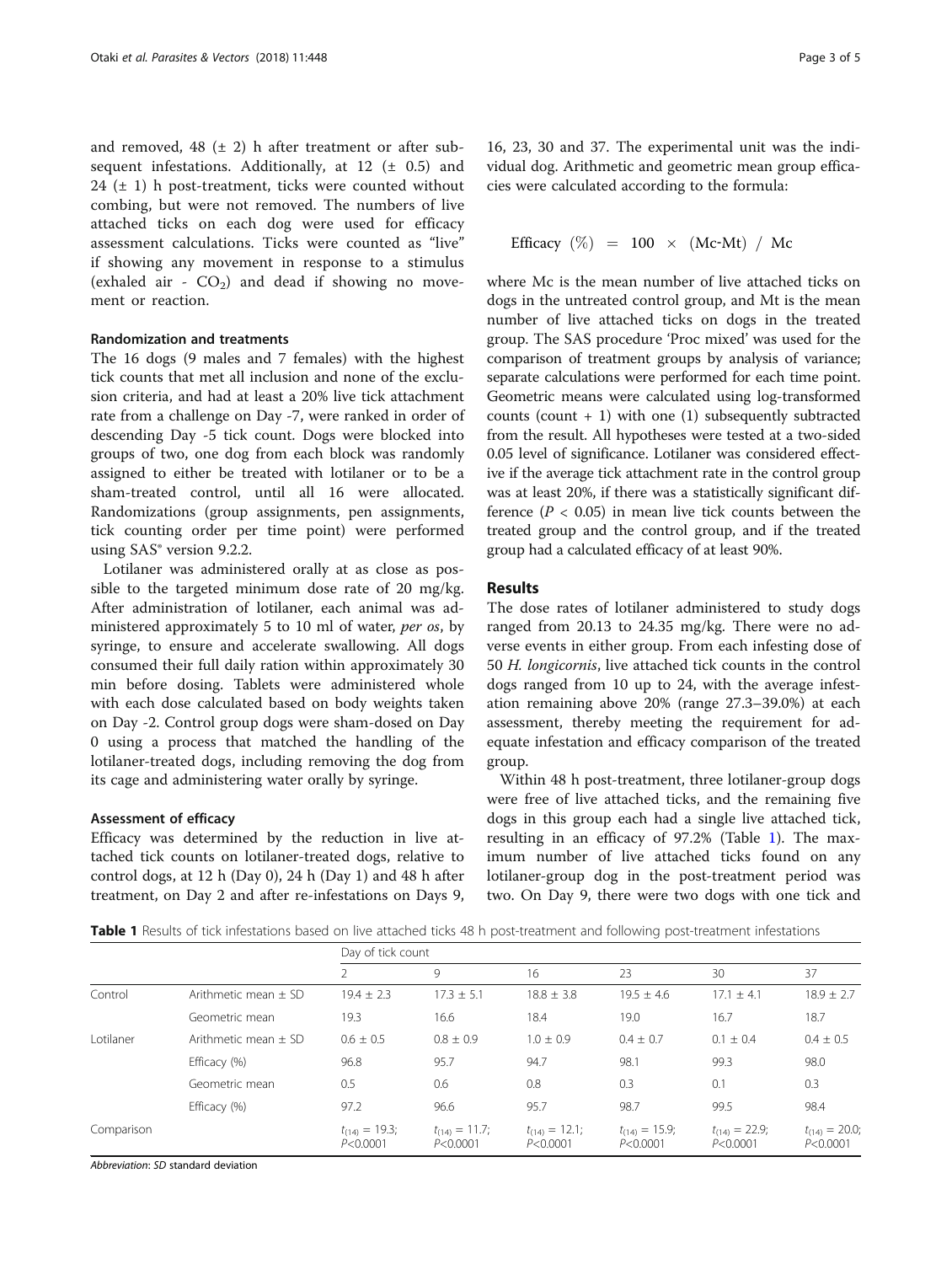two dogs with two ticks. On Day 16, there were two dogs with one tick and three dogs with two ticks. Only two lotilaner-treated dogs had ticks on Day 23, one dog on Day 30 and the three dogs infested on Day 35 each had only a single tick at the Day 37 assessment. At 48 h post-treatment, and following each subsequent infestation, between-group differences in mean H. longicornis counts were significant  $(P < 0.0001)$ . From 48 h post-treatment through the final assessment on Day 37 lotilaner efficacy remained greater than 95%, including on Day 37 when efficacy was 98.4% (Fig. 1). Efficacy based on geometric means at 12 h post-treatment was 57.4% (arithmetic mean efficacy 57.8%) and at 24 h was 89.5% (89.0%).

### **Discussion**

Prior to the introduction of the isoxazolines there were no published reports of reliable efficacy of any compound against H. longicornis. In a study investigating the efficacy of topically applied formulations of imidacloprid/permethrin and fipronil/(S)-methoprene, ticks were applied to a shaved area on study dogs  $[18]$  $[18]$ . Conclusions about the efficacy of either product are limited because there were only three dogs in each group, there were no whole-body tick count assessments, no validation that limiting assessment to a small area of shaved skin is representative of the whole body, and no assessments from four days after treatment. That report therefore provides little information to indicate that either of those topically applied products would achieve an efficacy against H. longicornis that would approach what has been shown for afoxolaner in an earlier study  $[19]$  $[19]$ , and what was demonstrated for lotilaner in our study.

In fact, the sustained efficacy of lotilaner against H. longicornis shown in our study compares favorably with the results of that afoxolaner study. Afoxolaner was shown to have an efficacy (based on geometric means) of 100% at 48 h post-treatment and at 48 h post-infestation on Day 9



[[19](#page-4-0)]. Efficacy then progressively declined to 91.9% by Day 30. A potential limitation of that study is that on most assessment days at least one control group dog had low tick counts (for instance on Day 2, one control group dog had retained only four ticks; on Days 16 and 23 the lowest control group count was 6). Thus, the infestation was not as robust in that study, possibly because the ticks used for infestations might not have been as viable as those in our study, or the technique of tick challenge and recovery may have been less rigorous than ours in which dogs were sedated for challenge and count procedures. The reductions in afoxolaner efficacy against H. longicornis from Day 16 parallel reports of its declining efficacy but still meeting WAAVP guidelines with respect to efficacy against other tick species during the month following treatment [\[20](#page-4-0)–[22](#page-4-0)]. Nonetheless, the studies on afoxolaner and lotilaner are valuable in demonstrating that treatments are now available that can help control infestations with H. longicornis, with efficacy continuing for a month following treatment. These results provide further evidence that lotilaner can be a valuable tool in helping to prevent the transmission of tick-borne pathogens to treated dogs.

#### Conclusion

This study demonstrates that lotilaner given orally at a minimum dose rate of 20 mg/kg is well tolerated, provides a rapid reduction of existing H. longicornis tick infestations of dogs, and provides sustained residual protection for at least 35 days against post-treatment challenge. In this study, lotilaner started killing H longicornis ticks within 12 hours.

#### Abbreviations

Mc: Mean number of live ticks on dogs in the untreated control group; Mt: Mean number of live ticks on dogs in the treated group; SD: Standard deviation; WAAVP: World Association for the Advancement of Veterinary Parasitology

#### Acknowledgements

The authors would like to thank Dr Bill Ryan of Ryan Mitchell Associates LLC for assistance with the manuscript.

#### Funding

The study was funded by Elanco.

#### Availability of data and materials

Due to commercial confidentiality of the research, data not included in the manuscript can only be made available to bona fide researchers, subject to a non-disclosure agreement.

#### Authors' contributions

All authors participated in the design, planning and/or completion of the studies and were involved in the drafting of the manuscript. All authors read and approved the final manuscript.

#### Ethics approval

All studies were approved by the Novartis Animal Health Global Animal Welfare Group.